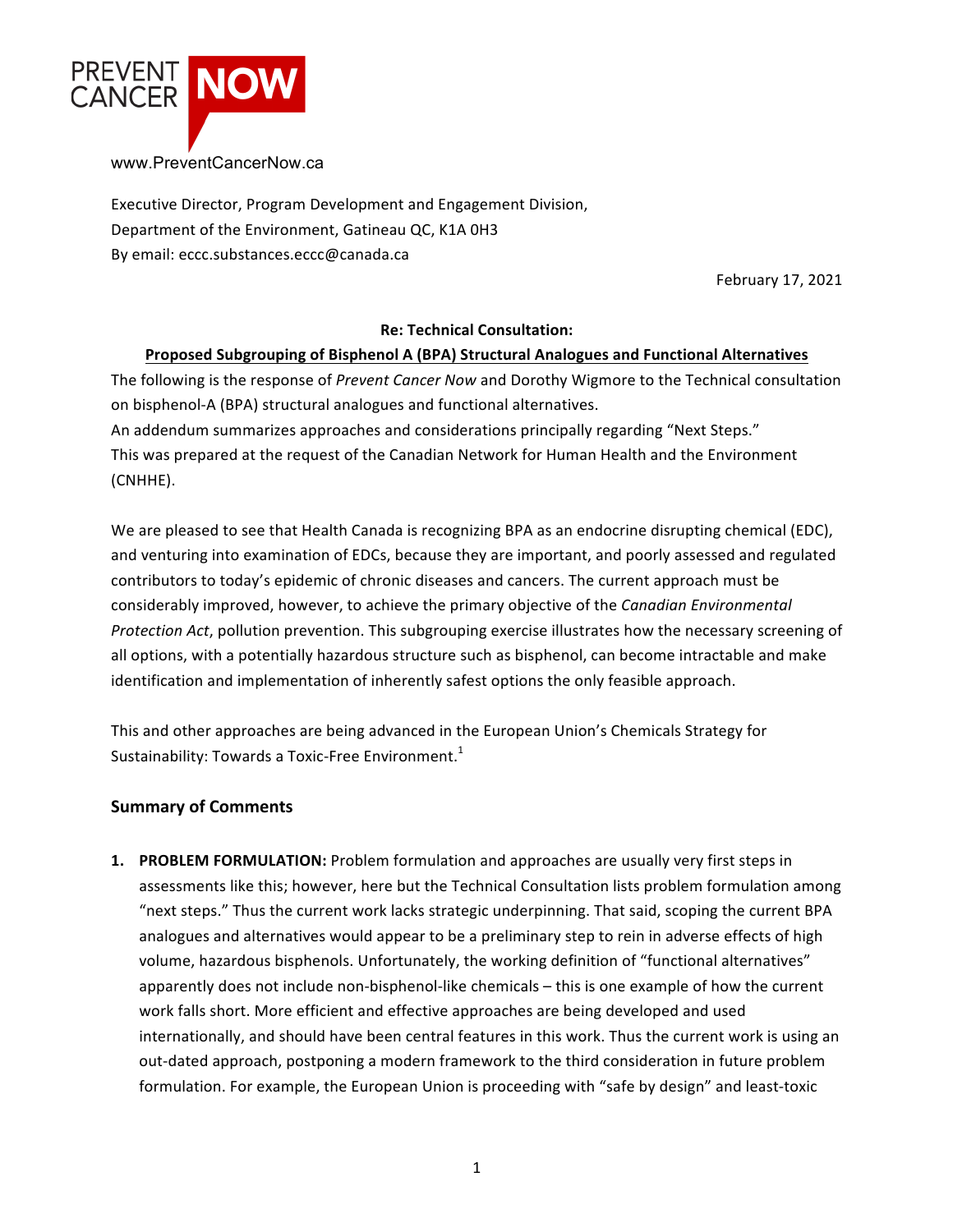alternatives. Alternatives may belong to very different chemical groups, but provide necessary functions using green chemistry.<sup>1</sup>

- 2. **SCOPE:** We agree that a large number of structural analogues should be considered in such an exercise, and scoping from knowledge of chemicals in commerce seems reasonable. We note that 2020 references are absent, so this document may already be dated. With an extensive range of potential substances in the chemicals universe, it is not possible to assess whether substances "in the pipe" were identified, or how quickly this work may become dated as additional bisphenol-like, potentially endocrine-active substances are proposed and brought on the market. Halogenated substances bear special attention, because these are expected to exhibit greater persistence, bioaccumulation and biological activity, including endocrine disruption. Halogenated chemicals are listed (e.g., commonly used BPF). New novel bisphenol-like alternatives may include more halogenated chemicals, as these may be proposed after current substances are addressed. This is but one reason not to scope "functional substitutes" narrowly; indeed, it is important to include other types of chemicals, methods and processes.
- 3. **OUTCOMES CONSIDERED:** Comparisons among similar chemicals are apparently being proposed on the basis of estrogenic activity, but estrogen is only one of many related hormones. Just as steroid hormones are chemically very similar but have different interactions with the family of receptors, bisphenol analogues may interact with receptors other than estrogen receptors. Thus, this information is insufficient to rank potential hazards among these chemicals. The potential for the substitute chemicals to mimic testosterone and other hormones must also be considered, as is being done internationally.
- 4. METABOLITES: Large molecules are listed, and chemicals with large side-chains (that would cause steric hindrance or "get in the way" of receptor binding) may appear safer according to assays. Importantly, the side-chains may be quickly lost as the chemical breaks down, and the resulting bisphenol analogue could then bind to hormone receptors. Metabolites are always important, and particularly so when chemicals are metabolized to active forms in the environment or *in vivo*.
- 5. **FUNCTIONAL ALTERNATIVES:** This consultation document discusses only bisphenol analogues and related chemicals. The safest *functional* alternatives may not be bisphenols at all; rather, they would emerge from green chemistry.<sup>2</sup> Such alternatives are already on the market (e.g., France's bisphenols substitution initiative <sup>3</sup>), so the present consultation does not achieve the ultimate goals of informed substitution and safe chemicals policies, to identify the safest alternatives.

## **CHARGE QUESTIONS**

1. Is the substance identification and grouping approach described for BPA analogues and functional alternatives adequate?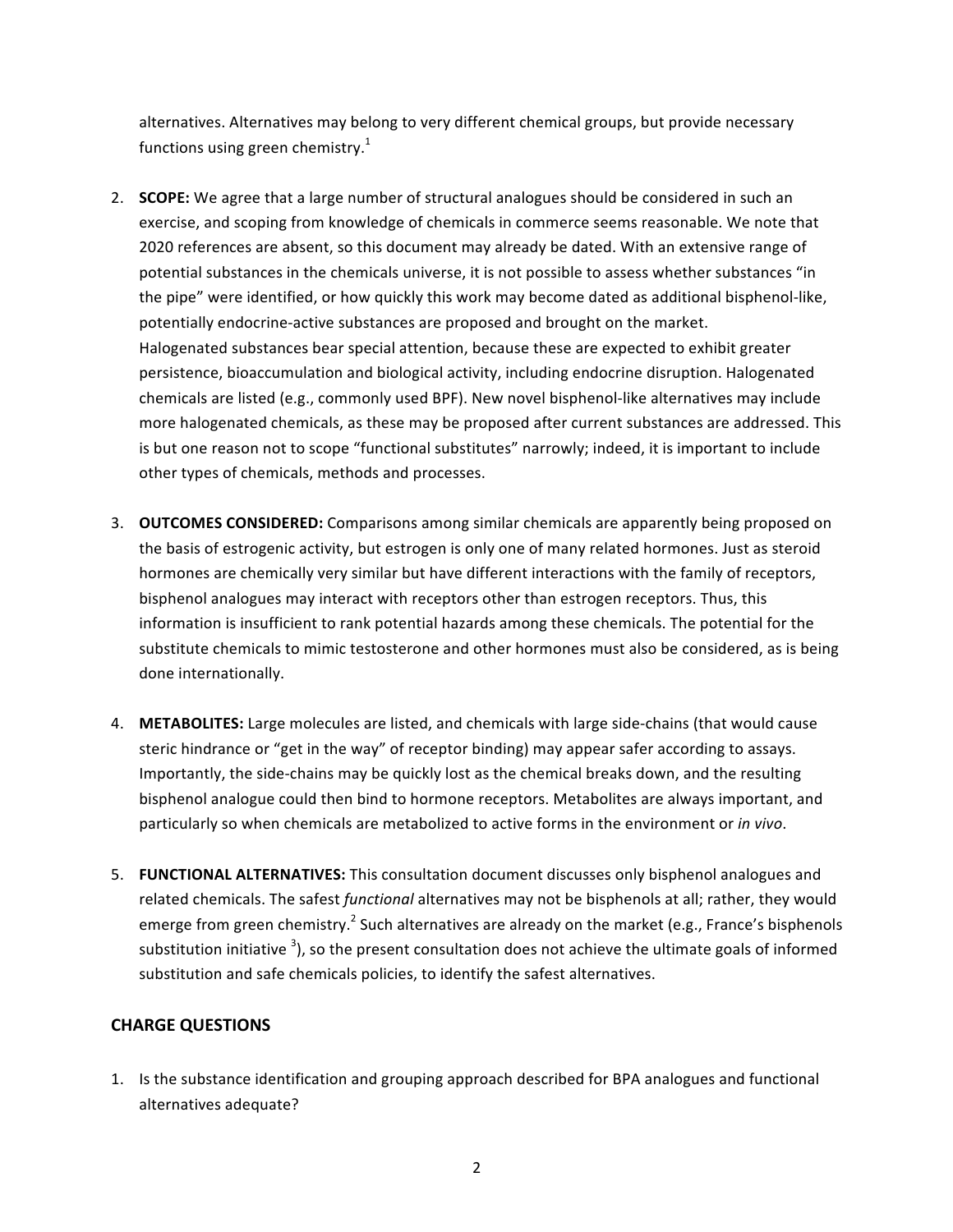- Substance *identification is probably out-dated, given that the references are over a year old. Canada should enforce requirements for disclosure with of novel chemicals in commerce.*
- The most important function alternatives, that are not bisphenol-like, were not addressed.
- More rigorous systematic search and review methodologies will be needed going forward. A validated search filter for the identification of endocrine disruptors in systematic reviews, *based* on ECHA/EFSA quidance, could be utilised in future work.<sup>4</sup>
- i. What are the strengths of the approach?
	- Structures with more than two aromatic groups are included.
- ii. Are there limitations to the approach, and if so, how do you recommend addressing them?
	- *Yes. Functional alternatives were not addressed to identify the safest possibilities, as is* done internationally. Other limitations arise from Canada's lack of comprehensive, systematic disclosure and cataloguing of chemicals, and potentially out-dated literature search. Going forward, systematic methodologies will be required for many tasks. One *example of a relevant and comprehensive framework is the systematic review and* integrated assessment (SYRINA) of endocrine disrupting chemicals.<sup>5</sup> Another is the *COSTER proposal about how to do toxicology and environmental health systemic reviews,* with its recommendations for problem formulation.<sup>6</sup> Health Canada may wish to *strengthen methodological expertise.*

### **DISCUSSION**

#### **Broader consideration of endocrine related outcomes**

Sex hormones including estradiol, testosterone and androgens are very similar to one another, as seen in Figure 1 (reproduced from "Chemistry and Structural Biology of Androgen Receptor  $\frac{7}{2}$ ), and yet exert very different effects. A complex interplay of hormones - both estrogens and androgens - orchestrates distinctive development and functions in females and males.<sup>8</sup> Similarly, differences among bisphenol analogues that are evident among structures tabulated in tables 3-3 and 3-4 in the consultation document, that are associated with lower estrogenic behaviour, may shift the analogue to have another effect, rather than no effect. These may extend to effects on thyroid<sup>9</sup> or other outcomes.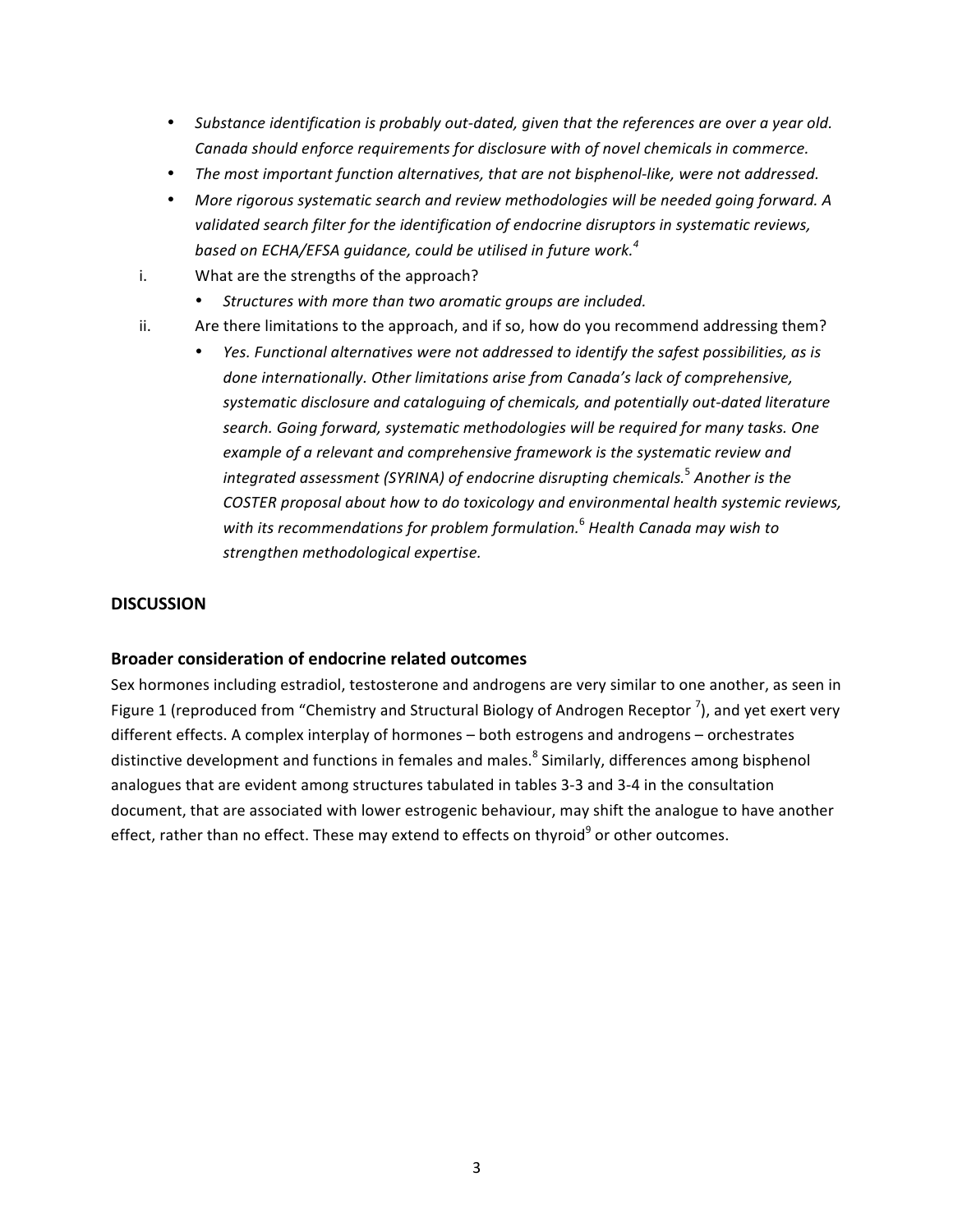

Figure 1. Testosterone metabolism. Abbreviations are as follows: G, glucuronide; HSD, hydroxy steroid dehydrogenase; UGT, UDP-glucuronosyltransferase<sup>7</sup>

Thus, examining and ultimately regulating based only on estrogenic-related effects omits a large, related suite of potential toxicities when assessing bisphenols as well as other families (e.g., polyfluorinated chemicals). This may result in further regrettable substitutions, and will not meet objectives to eliminate EDCs.<sup>10,11</sup> Multi-target binding effects were described in a substantial report by Pelch *et al.* on estrogenic and androgenic binding by bisphenol A-like chemicals.<sup>12</sup> This aspect was also discussed in a related scoping review that was cited in the consultation document.<sup>13</sup>

## **Toxicology**

Endocrine disruption has been identified as a very important mechanism of low dose and non-monotonic dose responses that challenge, and render outdated, two assumptions underlying risk-based decisionmaking: the model of a monotonic "dose makes the poison" response; and that a non-toxic "threshold dose" exists.<sup>14</sup> BPA is a high-volume chemical that is a compelling example of these shortcomings, that over decades have led to endocrine disrupting chemicals continuing on the market.<sup>15</sup>

#### **Previous consultations**

We recommend that Health Canada and Environment and Climate Change Canada re-examine previous relevant consultations (e.g., from *Prevent Cancer Now* on Substitution, a Roadmap on Endocrine Disruption and others available here: http://www.preventcancernow.ca/main/resources/cancerprevention-submissions/), and the 2017 report from UMass Lowell, *Examining opportunities to support* the transition to safer chemicals in Canada: Integrating informed substitution and alternatives assessment into Canadian chemicals management efforts.

4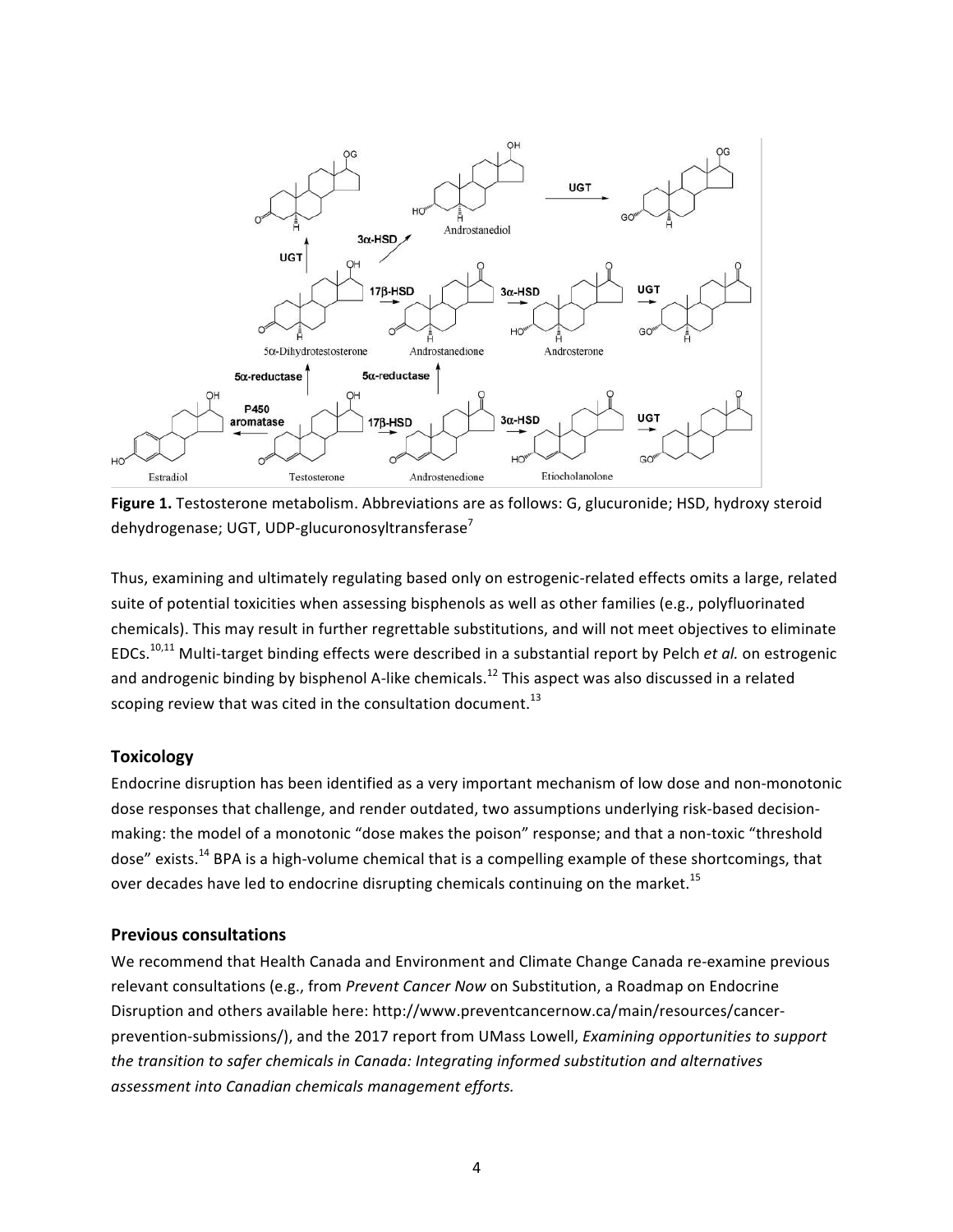#### **Pragmatic action on high volume EDCs**

Bisphenols are widely used chemicals that came to public attention when the high-volume chemical bisphenol-A (BPA), the principal component of polycarbonate plastic, was found to mimic the action of estrogen. It was found at concerning levels in Canadians, and was restricted from use in items for infants and young children including baby bottles and toys.<sup>16</sup> A 2012 study co-authored by Health Canada researcher Tye Arbuckle, found BPA in 75% of breast milk samples from 27 women and 93% of urine from 31 infants.<sup>17</sup> Multiple bisphenol chemicals are now identified as EDCs, so alternatives should have a safer chemistry. The same has been observed with per- and polyfluorinated chemicals (as was summarized in a recent submission regarding Canada's Plastics Consultation).

### **Workers**

Workers' potentially much higher exposures (e.g. BPA released in canning operations, potentially affecting men who want to have children, pregnant women and the milk of lactating women) have not featured in assessments, largely because workers' exposures have been considered a provincial jurisdiction and are not assessed under the Chemicals Management Plan policies. Dr. Christine Norman described efforts to address this crucial gap to the Stakeholder Advisory Council for the Chemicals Management Plan, and we look forward to consideration of workers in chemicals management.

## **Chemicals governance**

Risk governance encompasses early choices (proposed registration for use), screening the anticipated hazards and exposures, and then hazard and risk (hazard+exposure) assessment and decision-making typically on the basis of risk. The act of registration of a new chemical amounts to posing the hypothesis that no human or environmental harm will ensue. This ethical obligation requires surveillance and analyses to validate (or not) assumptions of exposure and harms.

The European Environment Agency concluded that risk assessment cannot keep up with increasing diversity of chemicals, or disentangle harms from exceedingly complex and interacting mixtures,<sup>18</sup> and that only feasible approach to transition to a sustainable system is to adopt a "safe by design" approach. This involves a much smaller inventory of inherently-safer substances *and approaches* to meet needs or "essentiality."  $^{2,19}$  Frameworks and datasets have been developed by several programs such as GreenScreen  $^{20}$  and the International Chemicals Secretariat (ChemSec) Substitute It Now.<sup>21</sup>

This BPA technical review is a logical first step to wrestle with the conundrum of a myriad of bisphenols, and one angle on potentially regrettable substitute chemicals; certainly there are important lessons to be learned. This subgrouping exercise illustrates how the necessary screening of all options, with a potentially hazardous structure such as bisphenol, can become intractable and make identification and implementation of inherently safest options the only feasible approach.

Thank you for this opportunity to comment, and to encourage a broader approach as is being undertaken in the EU, and we hope soon in the USA.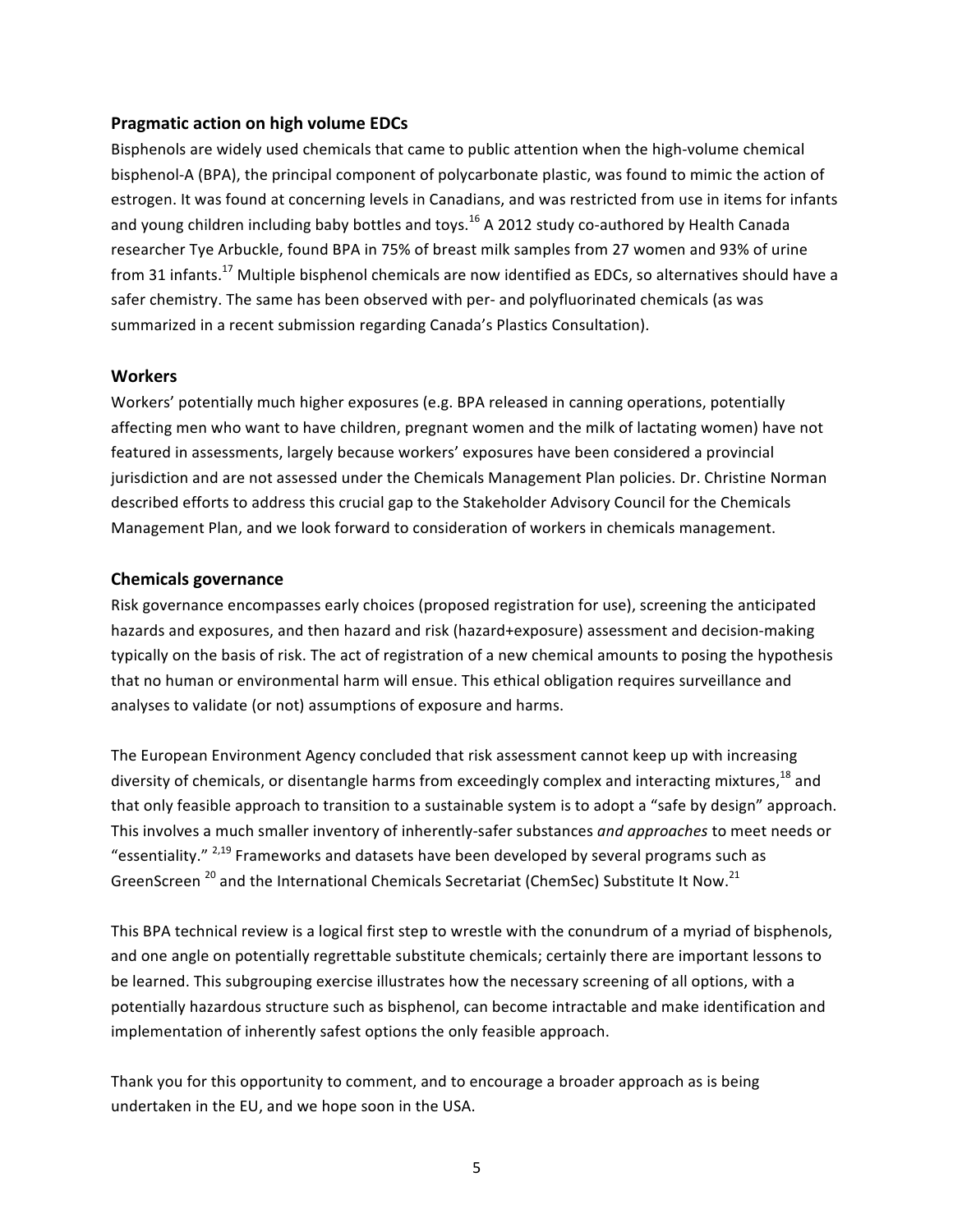Please do not hesitate to reach out for further information and discussion. We look forward to next steps.

Respectfully submitted,

Meg Sears PhD Chair, Prevent Cancer Now 613 832-2806 613 297-6042 (cell phone) Meg@PreventCancerNow.ca

Dorothy Wigmore, MS Occupational health specialist dewwinnipeg@web.ca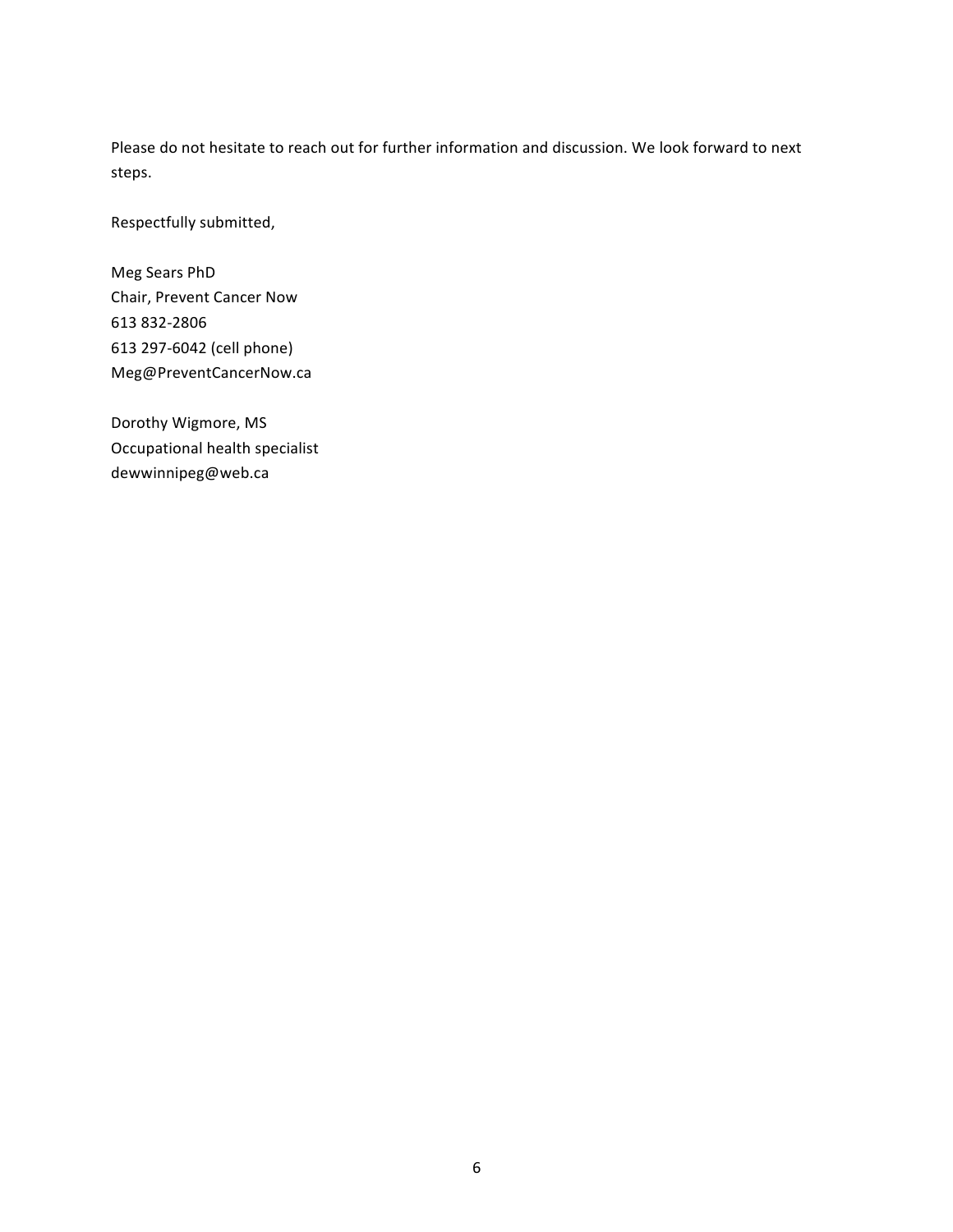## **References**

- 1. Commission to the European Pariliament, The Council, European Economic and Social Committee, Committee of the Regions. Chemicals Strategy for Sustainability Towards a Toxic-Free Environment [Internet]. Brussels: European Commission; 2020 Oct [cited 2020 Dec 23]. Available from: https://ec.europa.eu/environment/pdf/chemicals/2020/10/Strategy.pdf
- 2. Tickner JA, Simon RV, Jacobs M, Pollard LD, Bergen SK van. The nexus between alternatives assessment and green chemistry: supporting the development and adoption of safer chemicals. Green Chemistry Letters and Reviews [Internet]. 2021 Jan 2 [cited 2021 Feb 17];14(1):21-42. Available from: https://doi.org/10.1080/17518253.2020.1856427
- 3. L'Institut national de l'environnement industriel et des risques (INERIS). Bisphenols substitution [Internet]. [cited 2021 Feb 17]. Available from: https://substitution-bp.ineris.fr/en
- 4. Escrivá L, Hessel E, Gustafsson S, van Spronsen R, Svanberg M, Beronius A. A validated search filter for the identification of endocrine disruptors based on the ECHA/EFSA guidance recommendations. Environment International [Internet]. 2020 Sep 1 [cited 2021 Feb 17];142:105828. Available from: https://www.sciencedirect.com/science/article/pii/S0160412020317839
- 5. Vandenberg LN, Ågerstrand M, Beronius A, Beausoleil C, Bergman Å, Bero LA, et al. A proposed framework for the systematic review and integrated assessment (SYRINA) of endocrine disrupting chemicals. Environ Health [Internet]. 2016 Jul 14 [cited 2018 Mar 14];15. Available from: https://www.ncbi.nlm.nih.gov/pmc/articles/PMC4944316/
- 6. Whaley P, Aiassa E, Beausoleil C, Beronius A, Bilotta G, Boobis A, et al. Recommendations for the conduct of systematic reviews in toxicology and environmental health research (COSTER). Environment International [Internet]. 2020 Oct 1 [cited 2020 Sep 16];143:105926. Available from: http://www.sciencedirect.com/science/article/pii/S016041202031881X
- 7. Gao W, Bohl CE, Dalton JT. Chemistry and Structural Biology of Androgen Receptor. Chem Rev [Internet]. 2005 Sep [cited 2021 Feb 15];105(9):3352-70. Available from: https://www.ncbi.nlm.nih.gov/pmc/articles/PMC2096617/
- 8. Hammes SR, Levin ER. Impact of estrogens in males and androgens in females. J Clin Invest [Internet]. 2019 May 1 [cited 2021 Feb 15];129(5):1818-26. Available from: https://www.jci.org/articles/view/125755
- 9. Andrianou XD, Gängler S, Piciu A, Charisiadis P, Zira C, Aristidou K, et al. Human Exposures to Bisphenol A, Bisphenol F and Chlorinated Bisphenol A Derivatives and Thyroid Function. PLoS One [Internet]. 2016 Oct 26 [cited 2021 Feb 12];11(10). Available from: https://www.ncbi.nlm.nih.gov/pmc/articles/PMC5082639/
- 10. Catenza CJ, Faroog A, Shubear NS, Donkor KK. A targeted review on fate, occurrence, risk and health implications of bisphenol analogues. Chemosphere [Internet]. 2021 Apr 1 [cited 2021 Feb 17];268:129273. Available from: https://www.sciencedirect.com/science/article/pii/S0045653520334706
- 11. Smith MN, Cohen Hubal EA, Faustman EM. A Case study on the utility of predictive toxicology tools in alternatives assessments for hazardous chemicals in children's consumer products. Journal of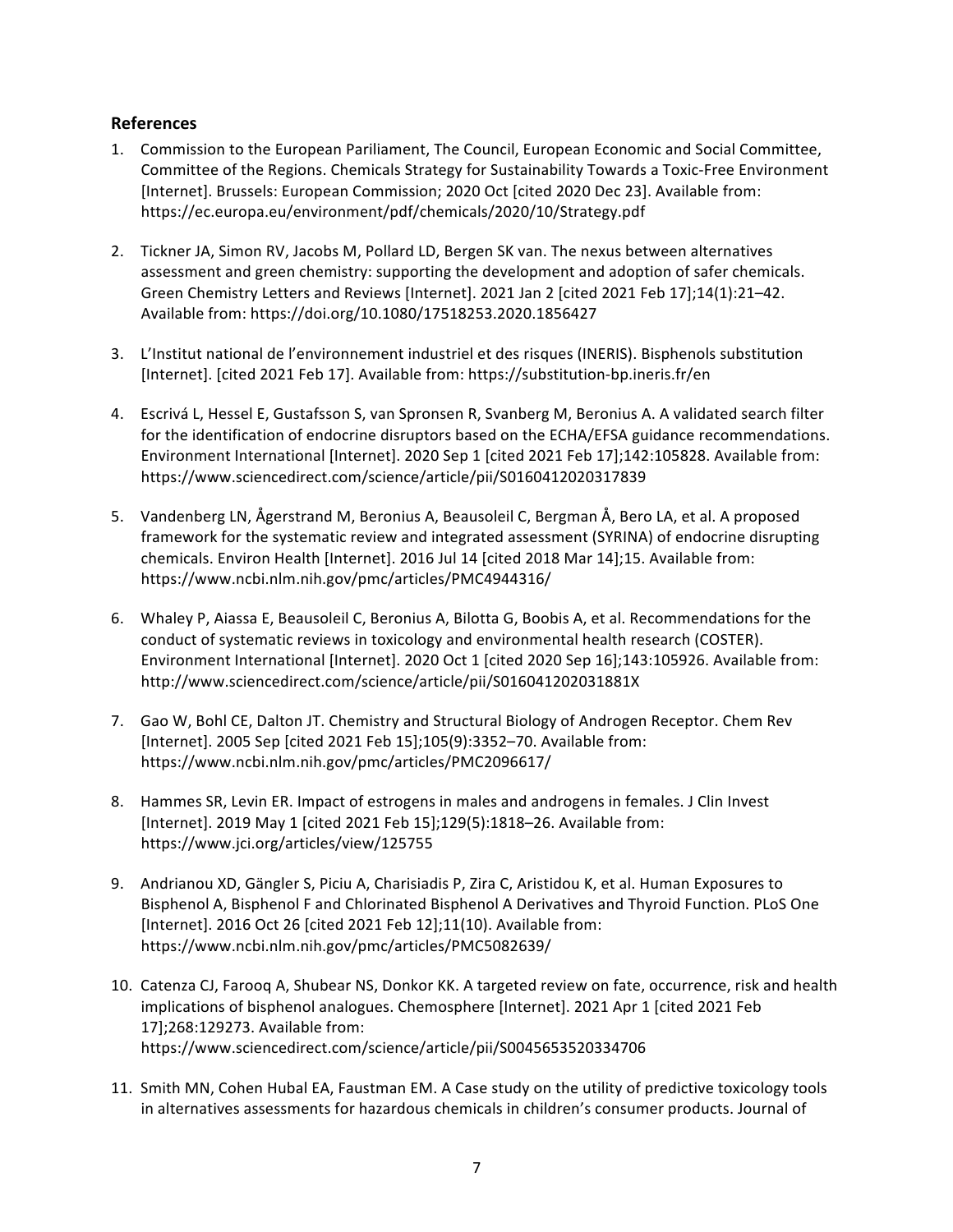Exposure Science & Environmental Epidemiology [Internet]. 2020 Jan [cited 2021 Feb 17];30(1):160– 70. Available from: http://www.nature.com/articles/s41370-019-0165-y

- 12. Pelch K, Wignall JA, Goldstone AE, Ross PK, Blain RB, Shapiro AJ, et al. A scoping review of the health and toxicological activity of bisphenol A (BPA) structural analogues and functional alternatives. Toxicology [Internet]. 2019 Aug 1 [cited 2020 Jan 2];424:152235. Available from: http://www.sciencedirect.com/science/article/pii/S0300483X18306668
- 13. Pelch KE, Li Y, Perera L, Thayer KA, Korach KS. Characterization of Estrogenic and Androgenic Activities for Bisphenol A-like Chemicals (BPs): In Vitro Estrogen and Androgen Receptors Transcriptional Activation, Gene Regulation, and Binding Profiles. Toxicological Sciences [Internet]. 2019 Nov 1 [cited 2021 Feb 15];172(1):23-37. Available from: https://doi.org/10.1093/toxsci/kfz173
- 14. Demeneix B, Vandenberg LN, Ivell R, Zoeller RT. Thresholds and Endocrine Disruptors: An Endocrine Society Policy Perspective. J Endocr Soc [Internet]. 2020 Oct 1 [cited 2020 Oct 10];4(10). Available from: http://academic.oup.com/jes/article/4/10/bvaa085/5869417
- 15. Kassotis CD, Vandenberg LN, Demeneix BA, Porta M, Slama R, Trasande L. Endocrine-disrupting chemicals: economic, regulatory, and policy implications. The Lancet Diabetes & Endocrinology [Internet]. 2020 Aug 1 [cited 2020 Oct 19];8(8):719–30. Available from: http://www.sciencedirect.com/science/article/pii/S2213858720301285
- 16. Health Canada. Bisphenol A (BPA) [Internet]. 2013 [cited 2021 Feb 17]. Available from: https://www.canada.ca/en/health-canada/services/home-garden-safety/bisphenol-bpa.html
- 17. Mendonca K, Hauser R, Calafat AM, Arbuckle TE, Duty SM. Bisphenol A concentrations in maternal breast milk and infant urine. Int Arch Occup Environ Health [Internet]. 2014 Jan [cited 2021 Feb 17];87(1):13–20. Available from: https://www.ncbi.nlm.nih.gov/pmc/articles/PMC4381877/
- 18. European Environment Agency. Chapter 10\_SOER2020. Chemical pollution. In: The European environment - state and outlook 2020 Knowledge for transition to a sustainable Europe [Internet]. 2019 [cited 2021 Feb 16]. Available from: https://www.eea.europa.eu/publications/soer-2020/chapter-10\_soer2020-chemical-pollution/view
- 19. Cousins IT, Goldenman G, Herzke D, Lohmann R, Miller M, Ng CA, et al. The concept of essential use for determining when uses of PFASs can be phased out. Environ Sci: Processes Impacts [Internet]. 2019 [cited 2019 Jun 18];10.1039.C9EM00163H. Available from: http://xlink.rsc.org/?DOI=C9EM00163H
- 20. Action CP. GreenScreen® Method | GS Method [Internet]. [cited 2018 Nov 12]. Available from: https://www.greenscreenchemicals.org/learn/full-greenscreen-method
- 21. International Chemical Secretariate (ChemSec). SIN List bisphenol search [Internet]. [cited 2021 Feb 17]. Available from: https://sinsearch.chemsec.org/search/search?query=bisphenol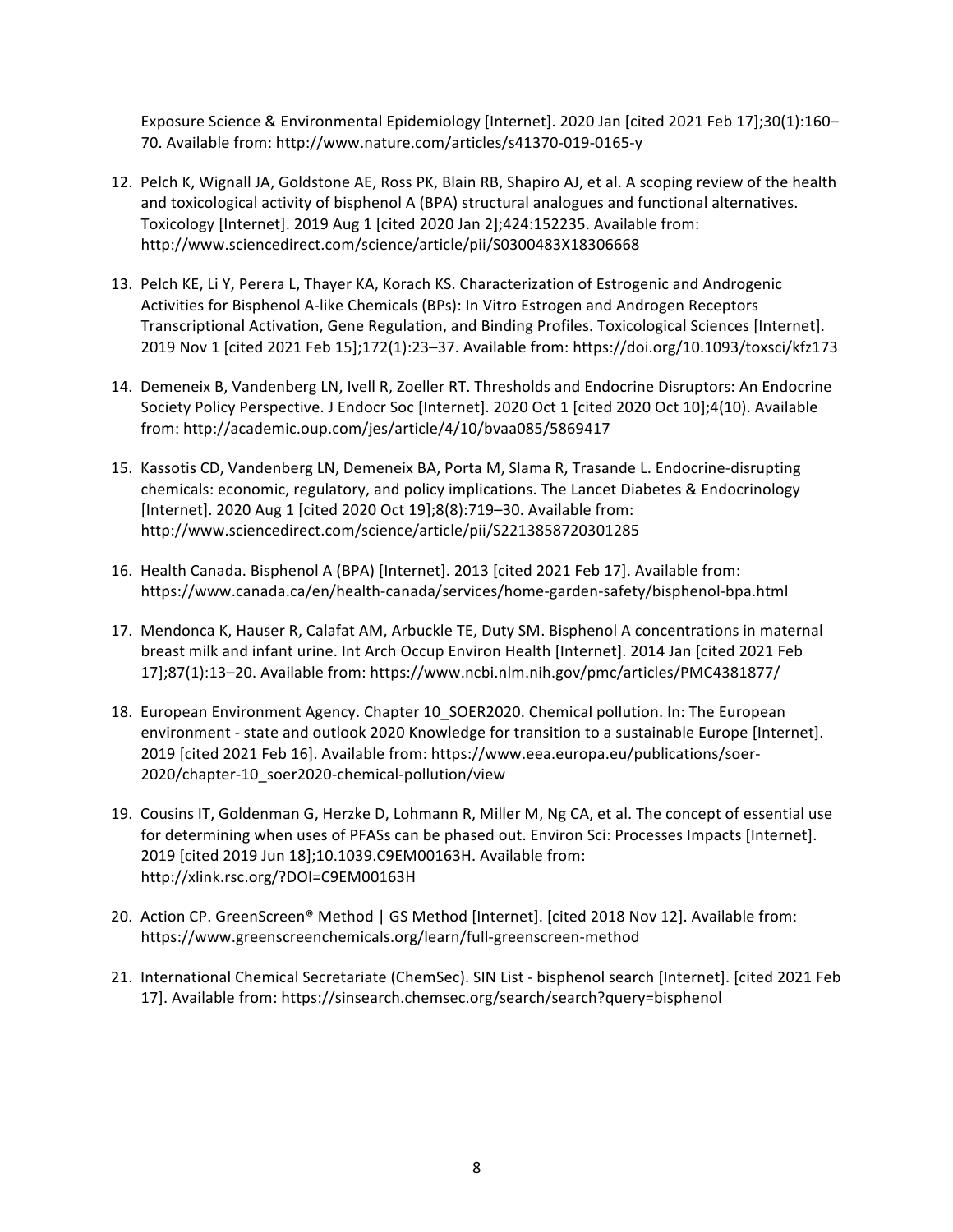# **ADDENDUM Re: Technical Consultation: Proposed Subgrouping of Bisphenol A (BPA) Structural Analogues and Functional Alternatives**

The following is an addendum to the response of *Prevent Cancer Now* and Dorothy Wigmore to the Technical consultation on bisphenol-A (BPA) structural analogues and functional alternatives. Like the main document, it was prepared at the request of Canadian Network for Human Health and the Environment (CNHHE).

Other documents and approaches to consider are:

- $\Box$  A class approach to identifying BPA analogues (e.g., bisphenols and phthalates are one of the Green Science Policy Institute's six classes).
- $\Box$  The COSTER proposal about how to do toxicology and environmental health systemic reviews, particularly its recommendations for problem formulation.1
- $\Box$  The comprehensive international study about ED androgen receptors (CoMPARA), led by the US EPA's Endocrine Disruptor Screening Program, which used sources -- including the Canadian DSL -- which found "consensus" models were able to identify approximately  $10\%$  of the  $(55,450)$  screened chemicals as potential binders to the AR or in agonist/antagonist modes."<sup>2</sup> This is orders of magnitude above the 343 found in the CMP "broad pool" that focused solely on estrogenic effects, raising serious questions about the data sources and methods used.

 $\Box$  A literature review about the hazards of BPA and its analogues to fish, as an example of reviews that should be considered.<sup>3</sup>

 $\Box$  The 2021 "targeted review" about bisphenol analogues, reiterating how analogue alternatives (especially BPS, BPAF, and BPF) "pose equal or greater harmful effects to human health". The paper documents many adverse health effects, some of which may be linked to endocrine disruption.4

<sup>4</sup> Catenza, C.J., et. al. (2021)"A targeted review on fate, occurrence, risk and health implications of bisphenol analogues", *Chemosphere*, 268: 129273.

  $1$  Whaley, P., et. al. (2020) "Recommendations for the conduct of systematic reviews in toxicology and environmental health research (COSTER)", *Environment International*, 143: 105926

<sup>&</sup>lt;sup>2</sup> Mansouri, K., et. al. (2020) "CoMPARA: Collaborative Modeling Project for Androgen Receptor Activity", *Environmental Health Perspectives*, 128(2): https://ehp.niehs.nih.gov/doi/10.1289/EHP5580

<sup>&</sup>lt;sup>3</sup> Faheem, M & Bhandari, R.K. (2021) "Detrimental effects of bisphenol compounds on physiology and reproduction in fish: A literature review", *Environmental Toxicology and Pharmacology*, 81: 103497.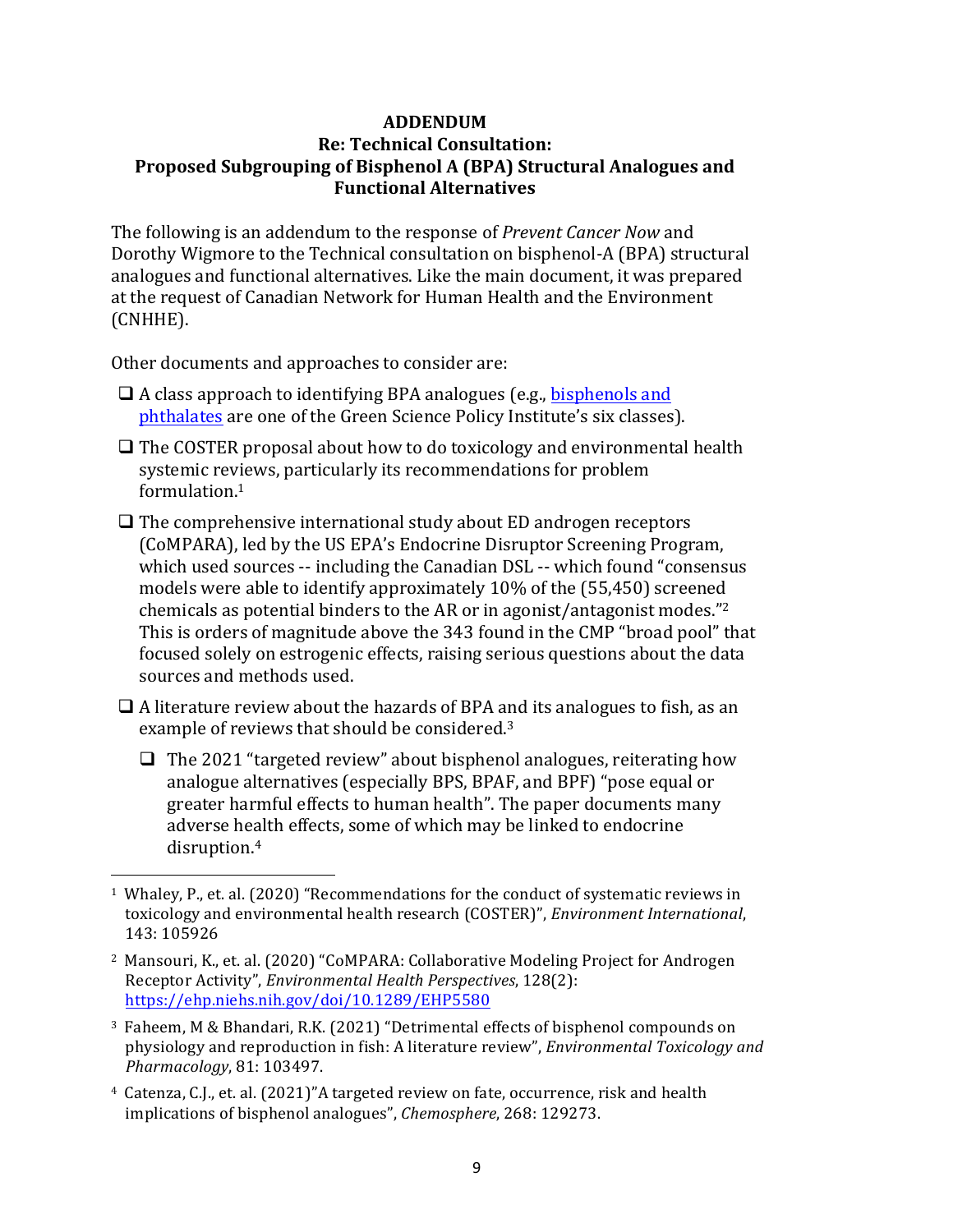- $\Box$  The EPA's Chemicals Hazard Assessment (CHA) database, which is linked to the agency's Design for Environment activities, and has parallels with Clean Production Action's GreenScreen (used in the Pharos database, for example).<sup>5</sup> Informed substitution and alternatives assessments require checking the hazards of substitutes across a range of end points. Databases like this and Pharos provide international assessments with an eye on informed substitution.
- $\Box$  The SIN List provides information about the hazards of bisphenols and phthalates, along with information less toxic alternatives that are not necessarily analogues (https://sinlist.chemsec.org/chemicalgroups/bisphenols/ and https://sinlist.chemsec.org/chemicalgroups/phthalates/).
- □ The 2017 document, *Selecting safer alternatives to toxic chemicals and ensuring the protection of the most vulnerable: A discussion draft, prepared* by long-time specialists in alternatives assessment and informed substitution. It emphasizes how "vulnerable populations" have been particularly affected by regrettable substitutions (BPS for BPA is one). The three themes from their work are access to information, genuine "stakeholder" engagement and explicit accounting for trade-off decision consequences. Those trade-offs also need to be evaluated by looking at products' complete life cycles.<sup>6</sup>
- $\Box$  The use of predictive toxicology tools, as demonstrated in looking for alternatives to children's products containing bisphenols, phthalates and parabens.<sup>7</sup> This is consistent with the call by Joel Tickner and colleagues (including two authors of the 2017 CHANGE/NRDC report), based on input from 40-plus specialists. $8<sup>8</sup>$
- $\Box$  Other work by Tickner, Jacobs and/or their colleagues. Looking for reliability, adequacy, transparency, volume, and ease of use in chemical

 

<sup>&</sup>lt;sup>5</sup> Vegosen, L. & Martin T.M. (2020) "An automated framework for compiling and integrating chemical hazard data", *Clean Technologies and Environmental Policy*, 22:441-458. https://doi.org/10.1007/s10098-019-01795-w

<sup>&</sup>lt;sup>6</sup> Californians for a Healthy and Green Economy (CHANGE) & National Resources Defense Council (2017) *Selecting safer alternatives to toxic chemicals and ensuring the* protection of the most vulnerable: A discussion draft. Available at https://www.nrdc.org/sites/default/files/toxic-chemicals-vulnerable-populationsreport.pdf. 

<sup>&</sup>lt;sup>7</sup> Smith, M. N., Cohen Hubal, E.A. & Faustman, E.M. (2019) "A Case study on the utility of predictive toxicology tools in alternatives assessments for hazardous chemicals in children's consumer products", *Journal of Exposure Science & Environmental Epidemiology*, 30:160–170 https://doi.org/10.1038/s41370-019-0165-y

<sup>&</sup>lt;sup>8</sup> Tickner, J, et. al. (2018) "Advancing alternatives assessment for safer chemical substitution: A research and practice agenda", *Integrated Environmental Assessment and Management,*  https://doi.org/10.1002/ieam.4094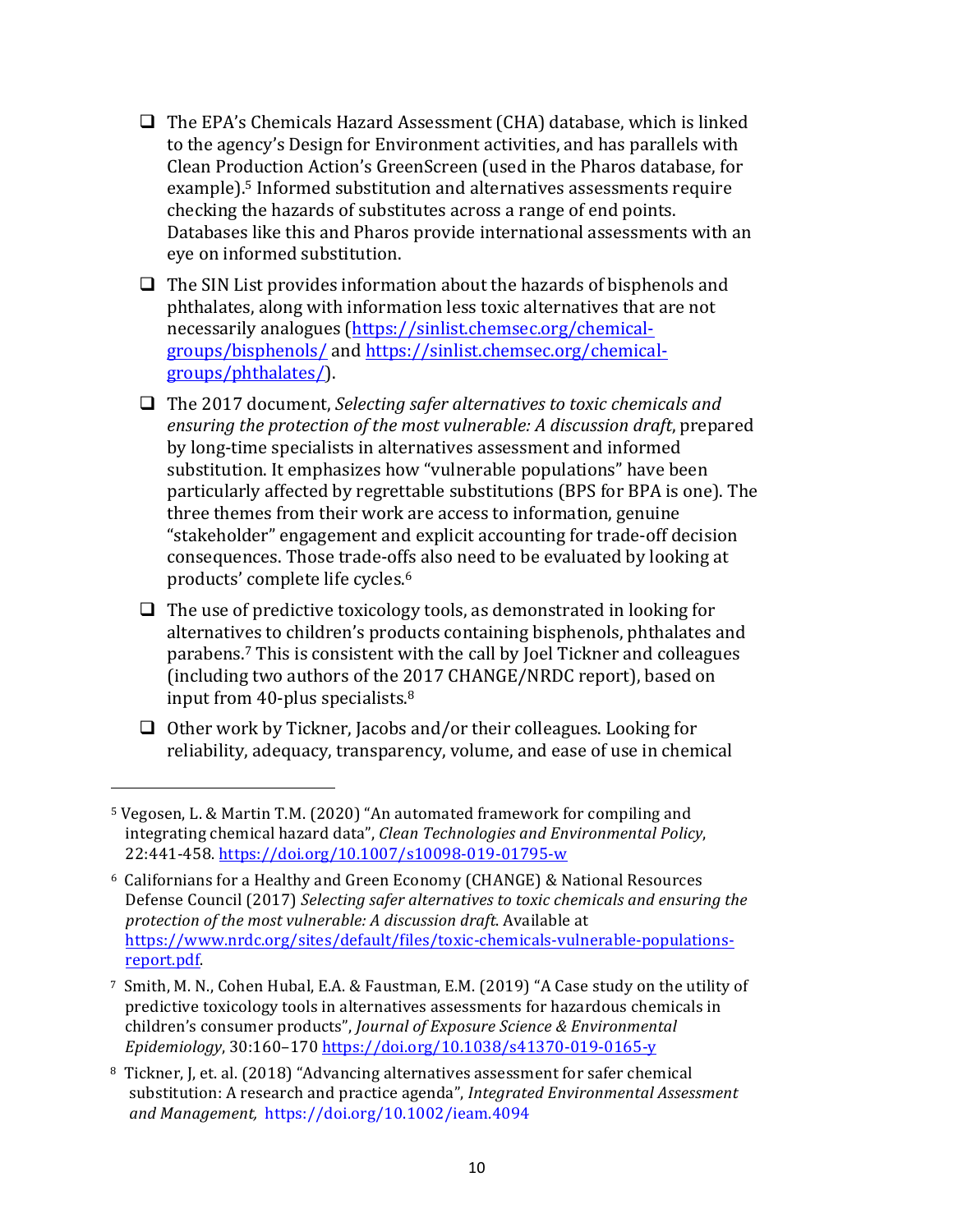hazard assessment data sources, and applying multi-criteria decision analysis, He, Malloy and Schoenung concluded:

> multiple data sources are necessary to adequately provide the data *needed for a CHA, 2) these data sources should be selected such that they complement each other in their high-performing performance attributes such that all performance attributes are "maximized" by at least 1 data source, and 3) the selection of data sources should be*  deliberate and explicit, taking into account performance relative to *identifiable performance attributes.*<sup>9</sup>

- $\Box$  New information about absorbing BPA and alternatives in thermal paper (e.g., Reale and colleagues<sup>10</sup>).
- $\Box$  Follow-up to the proposed framework for systematic assessment of endocrine disruptors<sup>11</sup>, including a presentation by Anna Beronius at the February, 2021 Divergent Science Perspectives Workshop. The authors of the original paper explain how the framework enables "evaluation and synthesis of evidence from multiple evidence streams", pointing out that "a decision regarding regulatory action is not only dependent on the strength of evidence, but also the consequences of action/inaction, e.g. limited or weak evidence may be sufficient to justify action if consequences are serious or irreversible."

 $\Box$  European Union activities, including:

 

- Guidance from the European Chemical Agency (ECHA) and European Food Safety Authority (EFSA) about identifying EDs, looking beyond estrogenic effects to include androgen, thyroid and steroidogenesis modalities. 12
- The *Chemicals Strategy for Sustainability: Towards a Toxic-Free Environment* and related documents (https://ec.europa.eu/environment/strategy/chemicals-strategy\_en)

<sup>&</sup>lt;sup>9</sup> He, H., Malloy, T.F. & Schoenung, J.M. (2018) "Multicriteria decision analysis characterization of chemical hazard assessment data sources", *Integrated Environmental Assessment and Management,* 15(6): 895–908.

<sup>&</sup>lt;sup>10</sup> Reale, E., Vernez, D. & Hopf, N.B. (2020) "Skin absorption of bisphenal A and its alternatives in thermal paper", *Annals of Work Exposures and Health*, 1-13. doi: 10.1093/annweh/wxaa095

<sup>&</sup>lt;sup>11</sup> Vandenberg, L.N., et. al. (2016) "A proposed framework for the systematic review and integrated assessment (SYRINA) of endocrine disrupting chemicals", *Environmental Health*, 15:74. DOI 10.1186/s12940-016-0156-6, with related information available via https://www.researchgate.net/publication/305282827\_A\_proposed\_framework\_for\_t he\_systematic\_review\_and\_integrated\_assessment\_SYRINA\_of\_endocrine\_disrupting\_ch emicals

<sup>&</sup>lt;sup>12</sup> ECHA/EFSA (2018) *Guidance for the identification of endocrine disruptors in the context of Regulations (EU) No 528/2012 and (EC) No 1107/2009. EFSA J.* 16(6):5311. Available at https://www.efsa.europa.eu/en/efsajournal/pub/5311.